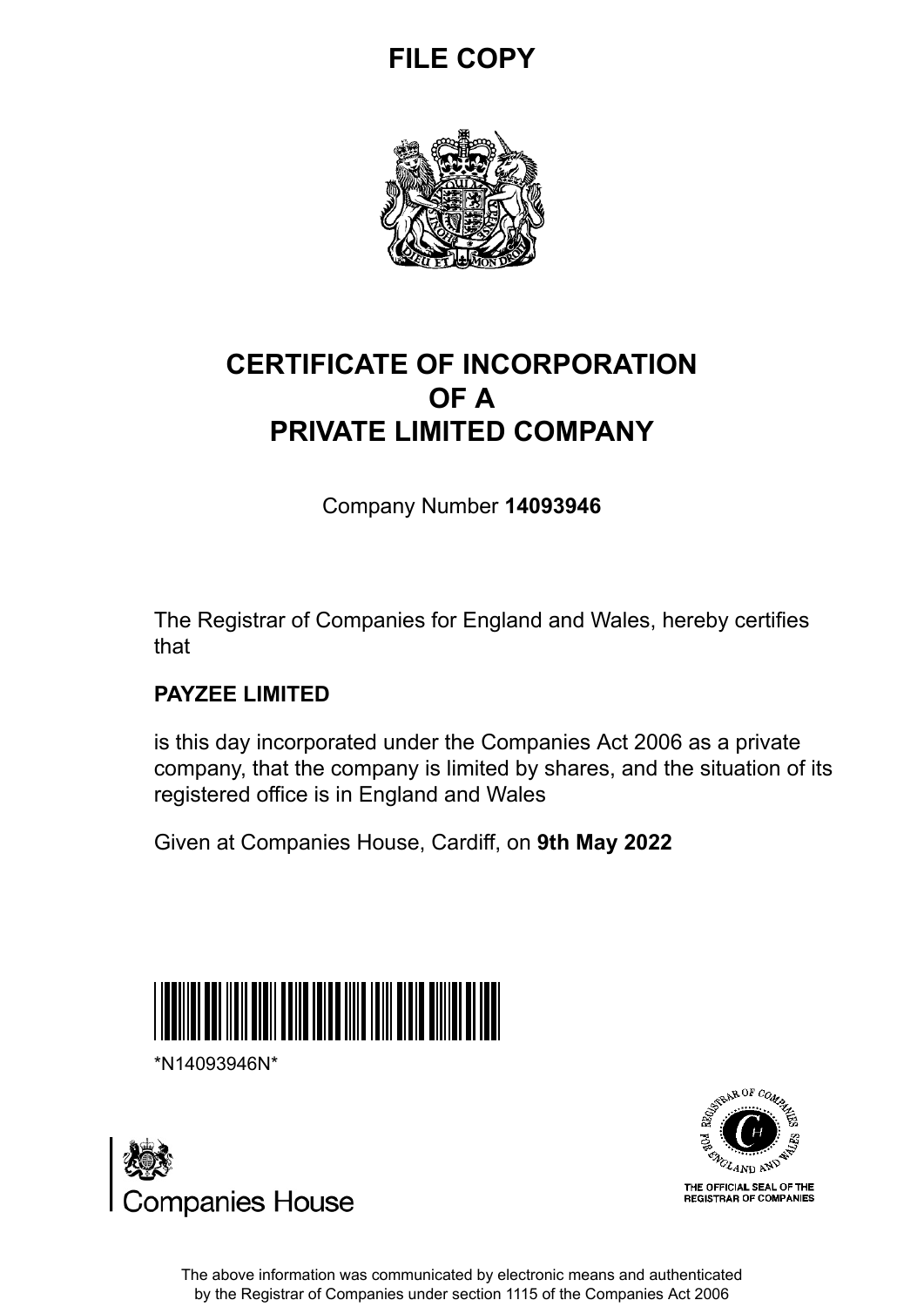



### **Application to register a company**

*Received for filing in Electronic Format on the:* **08/05/2022** *XB3LDZII*



*Company Name in full:* **PAYZEE LIMITED** *Company Type:* **Private company limited by shares** *Situation of Registered Office:* **England and Wales** *Proposed Registered Office Address:* **5-7 CRANWOOD STREET LONDON ENGLAND EC1V 9EE** *Sic Codes:* **66300**

*I wish to entirely adopt the following model articles:* **Private (Ltd by Shares)**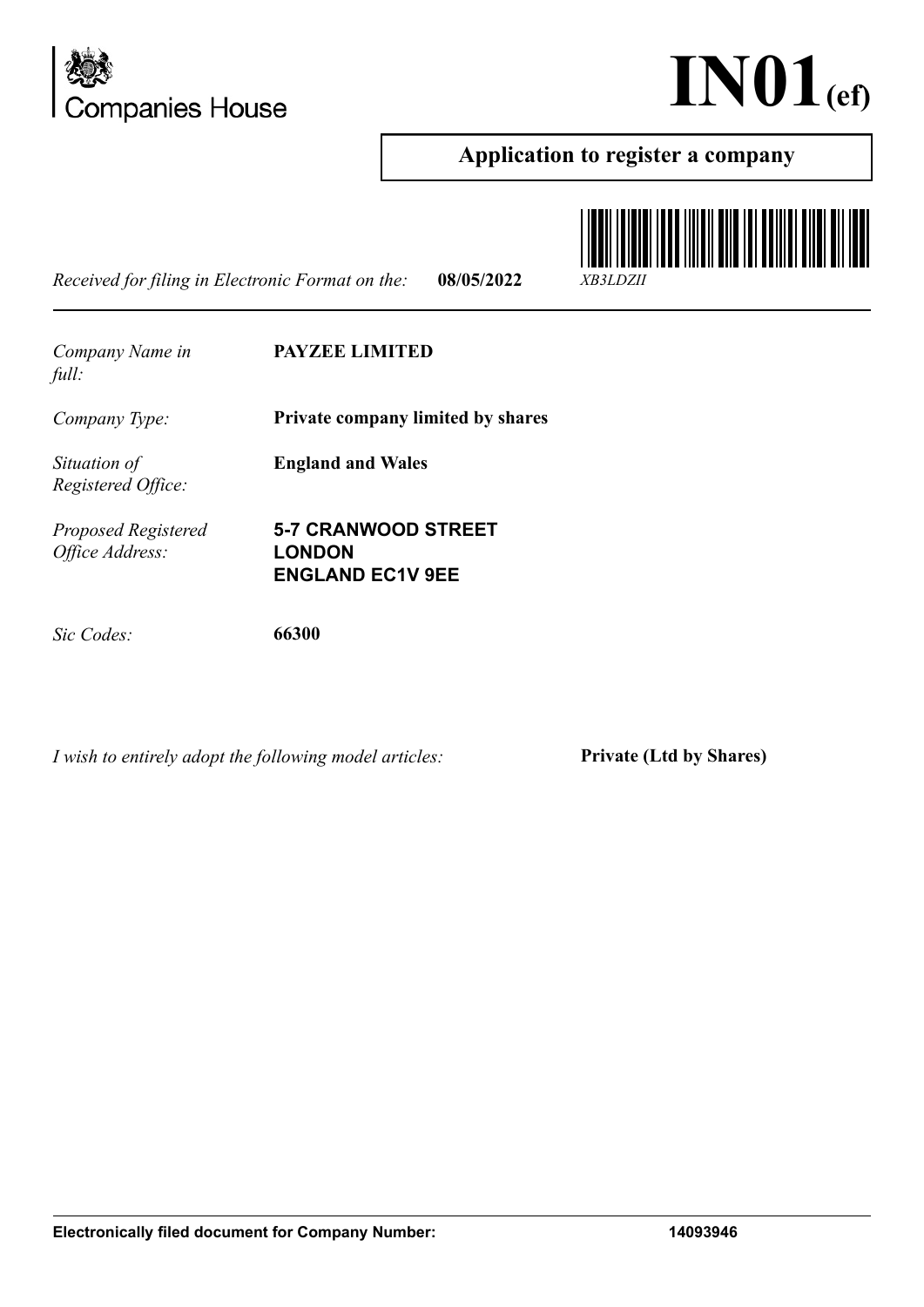### *Company Director 1*

| Type:                                         | Person                                                           |
|-----------------------------------------------|------------------------------------------------------------------|
| Full Forename(s):                             | <b>MR ADAM</b>                                                   |
| Surname:                                      | <b>TOMLINSON</b>                                                 |
| <i>Former Names:</i>                          |                                                                  |
| Service Address:                              | <b>4 GUNTON ROAD</b><br><b>LONDON</b><br><b>ENGLAND SW17 9EL</b> |
| Country/State Usually<br>Resident:            | <b>ENGLAND</b>                                                   |
| $**/02/1975$<br>Date of Birth:<br>Occupation: | <b>BRITISH</b><br><i>Nationality:</i><br><b>BUSINESS PERSON</b>  |

*The subscribers confirm that the person named has consented to act as a director.*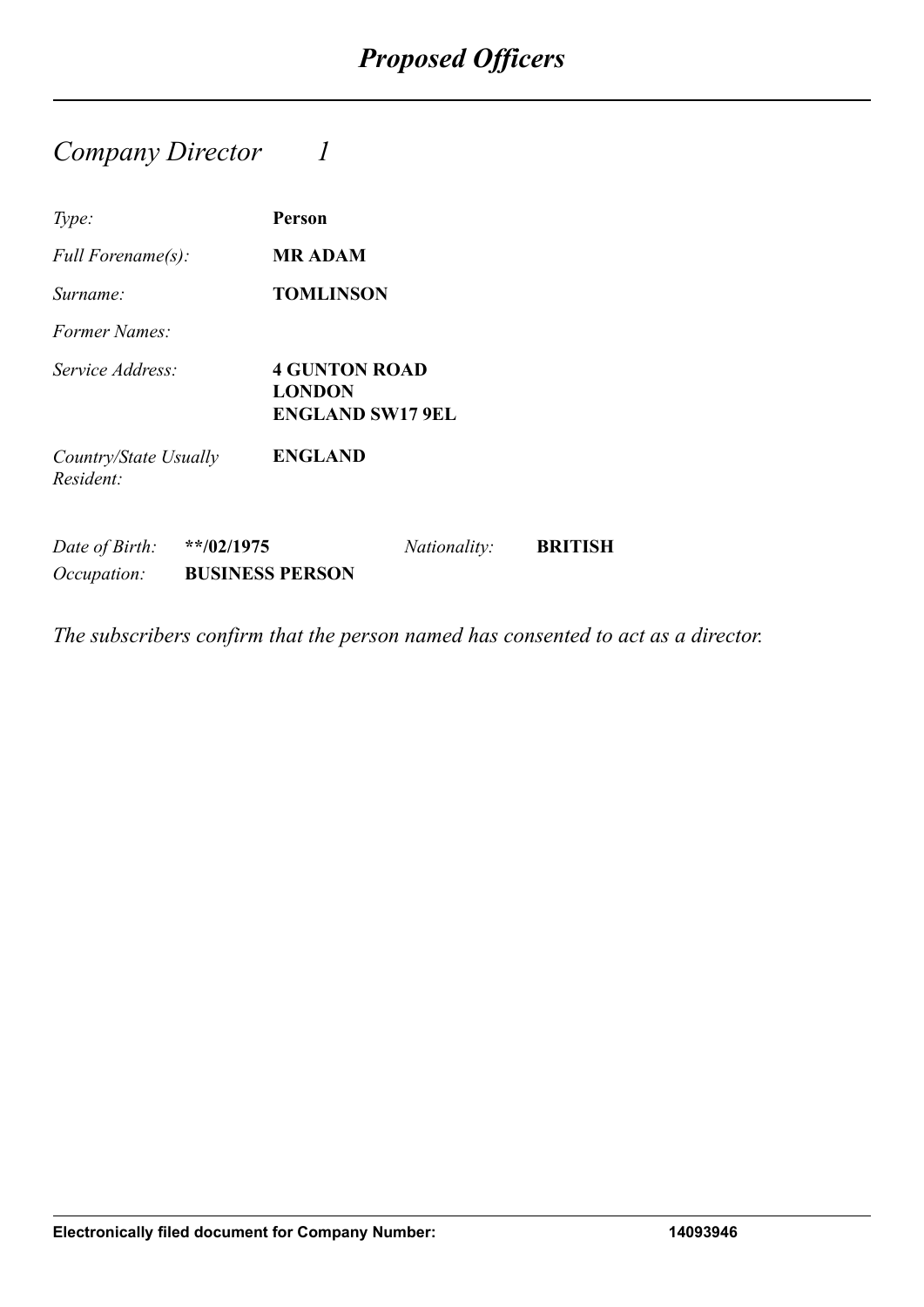*Class of Shares:* **ORDINARY** *Currency:* **GBP** *Prescribed particulars*

*Number allotted* **110** *Aggregate nominal value:* **3850**

#### **EACH SHARE IS ENTITLED TO ONE VOTE IN ANY CIRCUMSTANCES. EACH SHARE IS EQUALLY ENTITLED TO A DISTRIBUTION OF DIVIDENDS. EACH SHARE IS EQUALLY ENTITLED TO A DISTRIBUTION OF CAPITAL.**

#### **Statement of Capital (Totals)**

*Currency:* **GBP** *Total number of shares:* **110** *Total aggregate nominal value:* **3850** *Total aggregate unpaid:* **0**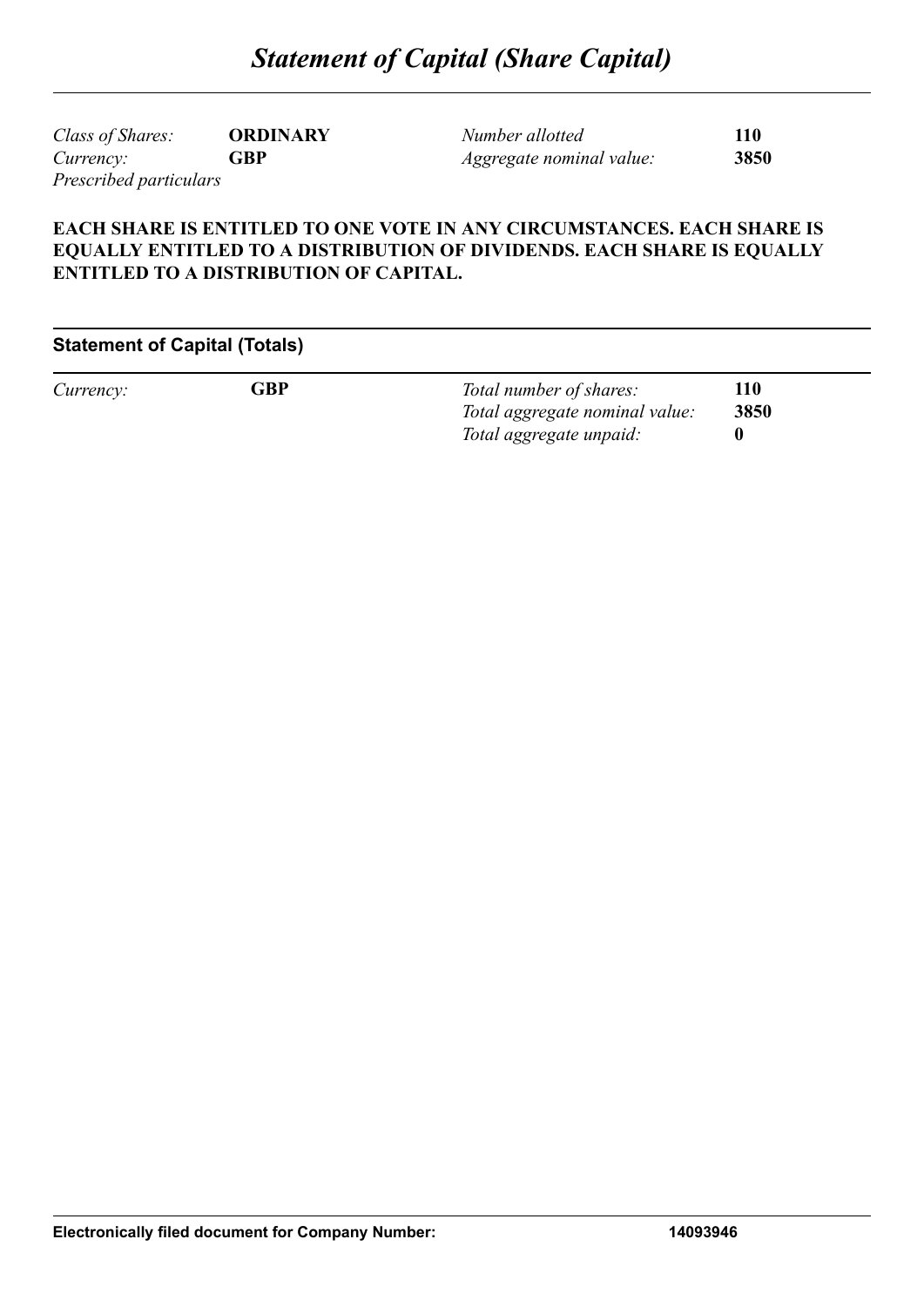#### *Name:* **ADAM TOMLINSON**

| Address | <b>4 GUNTON ROAD</b>            | Class of Shares:                   | <b>ORDINARY</b>  |
|---------|---------------------------------|------------------------------------|------------------|
|         | <b>LONDON</b><br><b>ENGLAND</b> | Number of shares:                  | <b>110</b>       |
|         | <b>SW17 9EL</b>                 | Currency:                          | <b>GBP</b>       |
|         |                                 | Nominal value of each 35<br>share: |                  |
|         |                                 | Amount unpaid:                     | $\boldsymbol{0}$ |
|         |                                 | Amount paid:                       | 35               |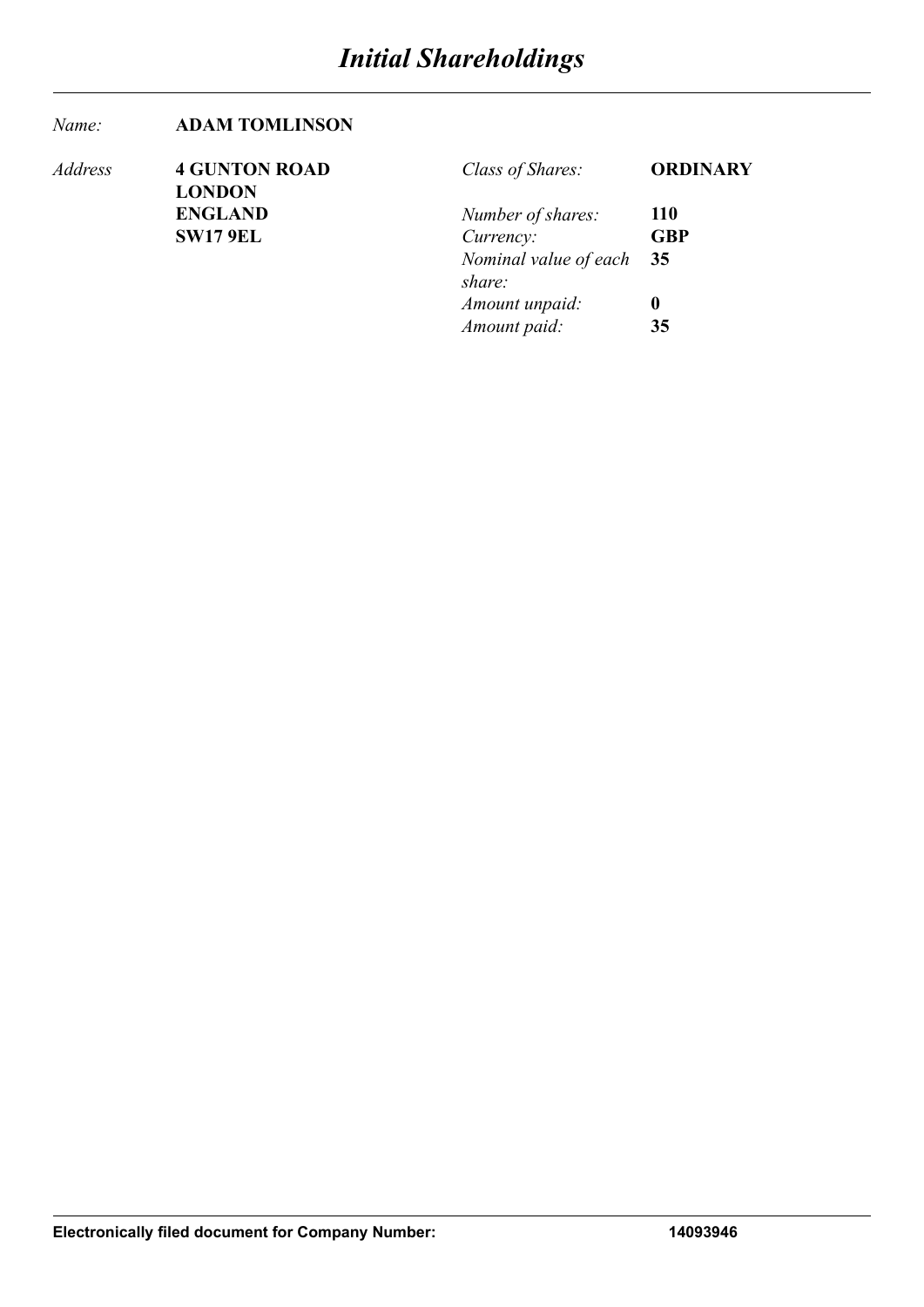**Statement of initial significant control**

**On incorporation, there will be someone who will count as a Person with Significant Control (either a registerable person or relevant legal entity (RLE)) in relation to the company**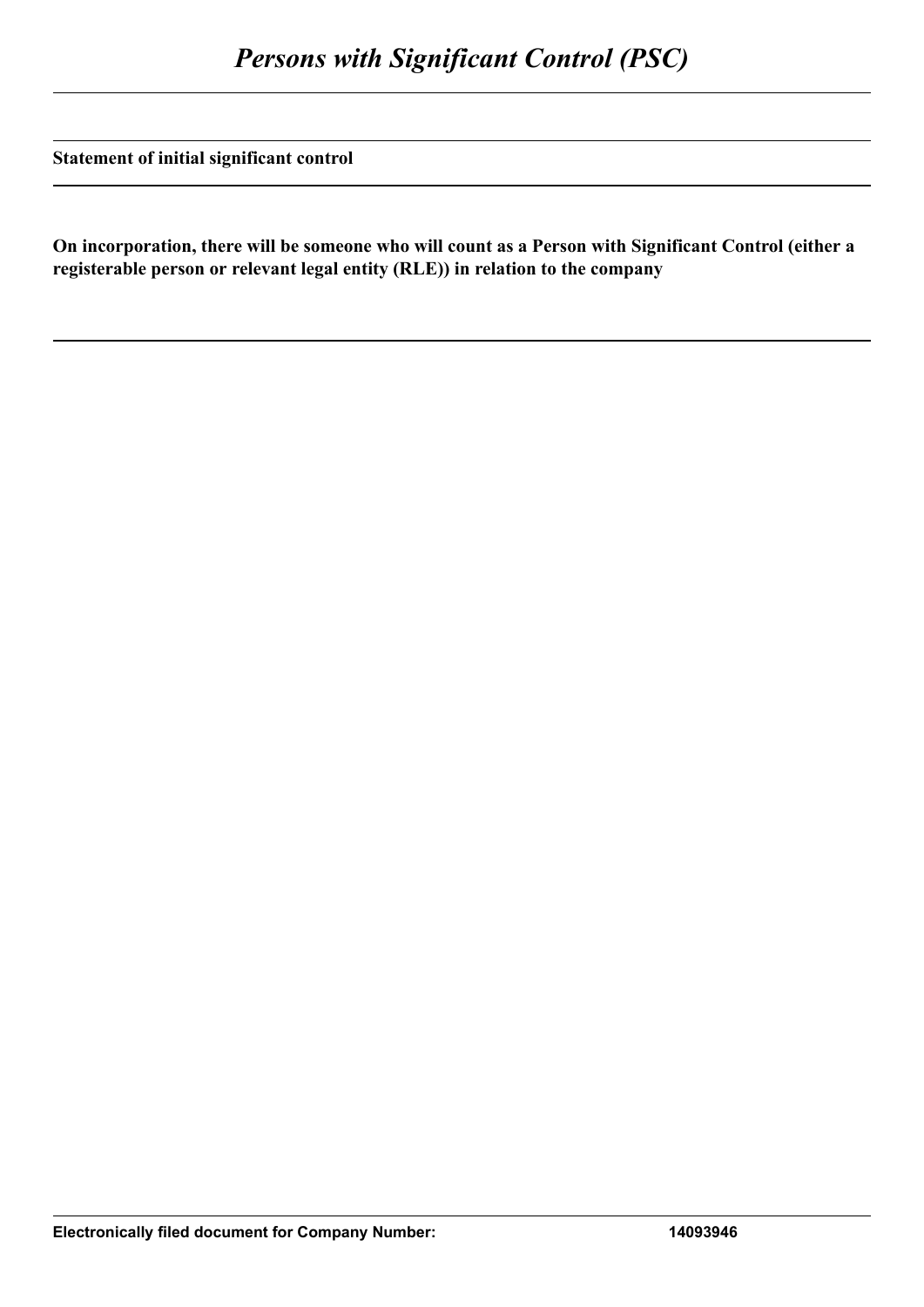| Names:                             | <b>MR ADAM TOMLINSON</b>                                                   |                |
|------------------------------------|----------------------------------------------------------------------------|----------------|
| Country/State Usually<br>Resident: | <b>ENGLAND</b>                                                             |                |
| Date of Birth:<br>$*$ $4/02/1975$  | <i>Nationality:</i>                                                        | <b>BRITISH</b> |
| Service Address:                   | <b>4 GUNTON ROAD</b><br><b>LONDON</b><br><b>ENGLAND</b><br><b>SW17 9EL</b> |                |

*The subscribers confirm that each person named as an individual PSC in this application knows that their particulars are being supplied as part of this application.*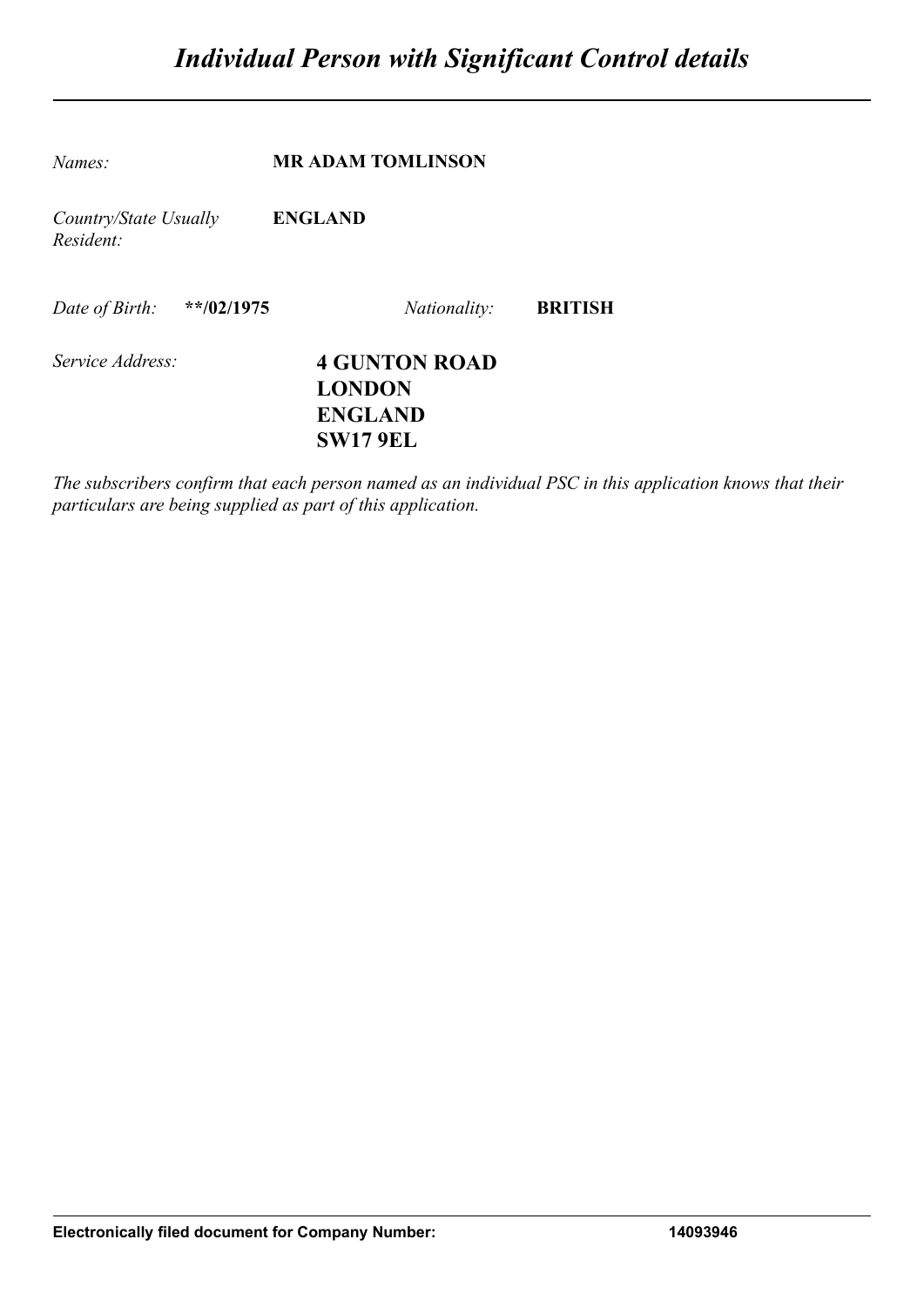| <b>Nature of control</b> | The person holds, directly or indirectly, 75% or more of the<br>voting rights in the company.                                  |
|--------------------------|--------------------------------------------------------------------------------------------------------------------------------|
| <b>Nature of control</b> | The person holds, directly or indirectly, 75% or more of the<br>shares in the company.                                         |
| <b>Nature of control</b> | The person has the right, directly or indirectly, to appoint or<br>remove a majority of the board of directors of the company. |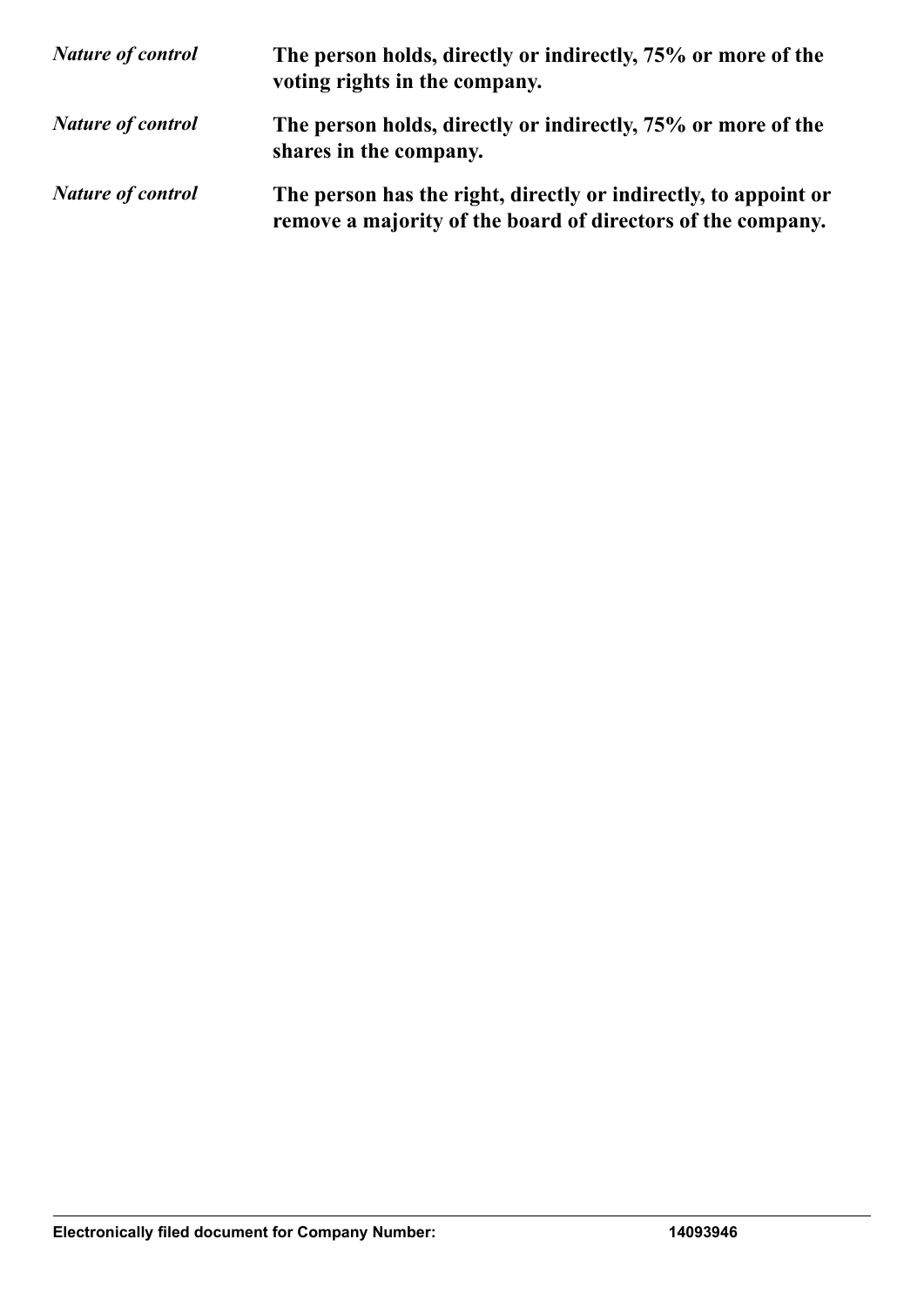*I confirm the requirements of the Companies Act 2006 as to registration have been complied with.*

*Authenticated* **YES**

*Name:* **ADAM TOMLINSON**

## *Authorisation*

*Authoriser Designation:* **subscriber** *Authenticated* **YES**